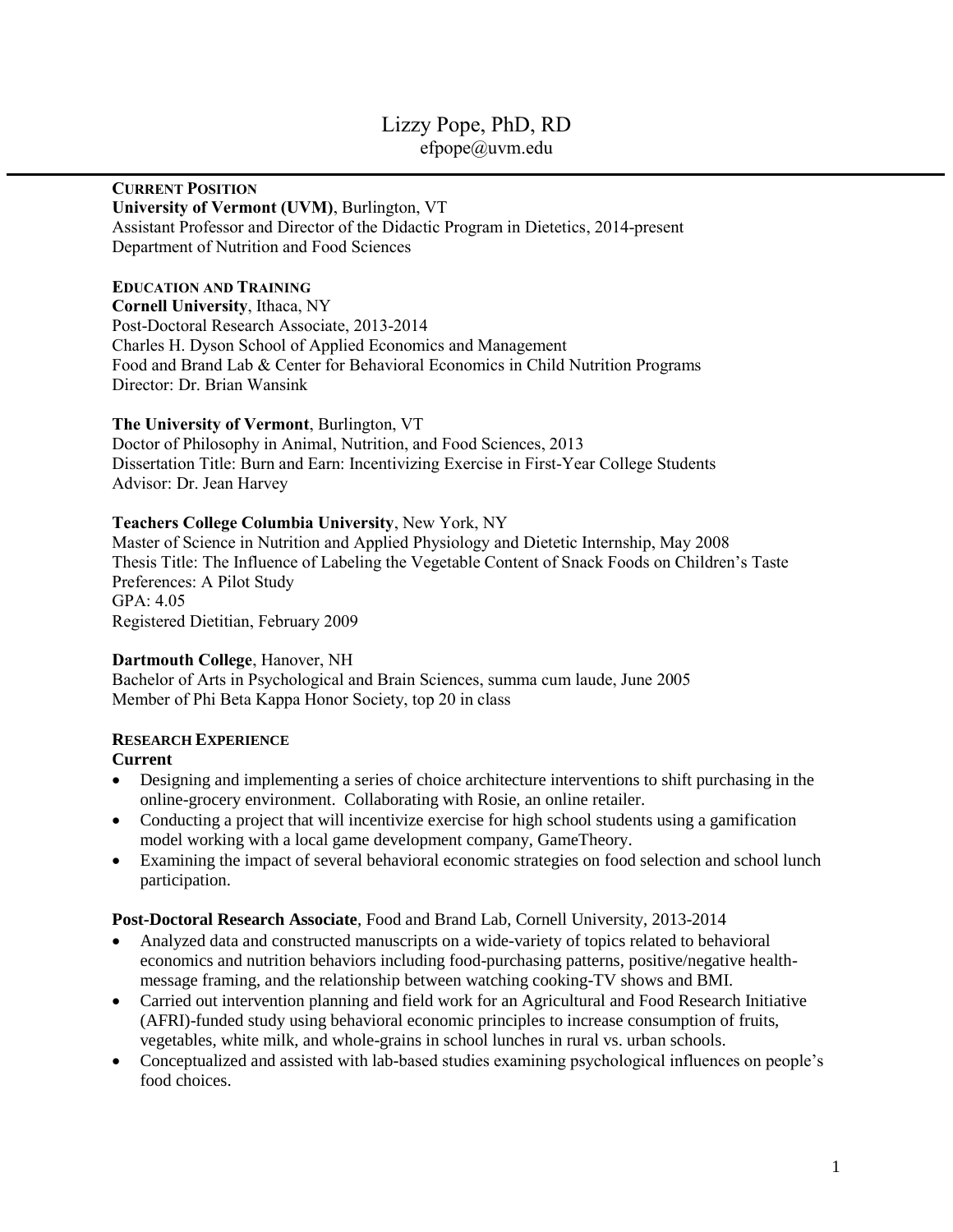# **TEACHING EXPERIENCE**

## **Assistant Professor**, University of Vermont

- Professor for "Nutrition in Health Promotion and Disease Prevention," an upper-level class in the Nutrition and Food Sciences Department. The class focuses on how nutrition can best promote optimal health, and how to communicate nutrition messages to the broader public. Use Keynote, iclickers, and interactive/creative class assignments. Mentored graduate TA's to assist with assessment and class planning (Average Enrollment=80).
- Professor for "Fundamentals of Nutrition," the introductory nutrition class at UVM. The class introduces students to foundational concepts in the nutrition field. Managed graduate and undergraduate TAs to assist with assessment and student learning experiences (Average Enrollment= 270).

## **Lecturer,** Cornell University, Fall 2013

 Lecturer for "Consumer Behavior" with Dr. Brian Wansink. Constructed and delivered class content addressing behavioral economics, shopping behavior, and psychological influence techniques. Assisted with in-class experiments addressing eating behavior. (Average Enrollment=120)

## **PRACTICAL DIETETICS EXPERIENCE**

**Clinical Dietitian,** Dartmouth Hitchcock Medical Center, March 2009-July 2009

- Performed assessments and consults for admitted patients in all units including critical care, oncology, general medicine, orthopedics, surgical, and pediatrics.
- Counseled patients on how to best maximize their nutrition for optimal healing and health maintenance.
- Formulated nutrition support recommendations for appropriate patients.

**Dietetic Internship**, Teachers College Columbia University, January 2008-December 2008

- Researched and designed sports nutrition and general wellness lessons for corporate and private clients.
- Conducted nutrition education and physical activity programs for public elementary school students in disadvantaged neighborhoods, for adult English learners, and for HIV/AIDS patients.
- Assisted with food-safety initiatives and kitchen/cafeteria operations.
- Completed clinical assessments of long-term care and acute-care patients with many nutrition-related diagnoses.

# **PEER-REVIEWED PUBLICATIONS**

**Pope, L.,** Garnett, B., Dibble, M. (2017). Engaging adolescents in inform the development of a mobile gaming app to incentivize physical activity. *JMIR Research Protocols*. In Press.

**Pope, L**., Hansen, D., Harvey, J. (2016). Examining the weight trajectory of college students. *Journal of Nutrition Education and Behavior*. 49(2). 137-141.e1[. doi:10.1016/j.jneb.2016.10.014.](http://dx.doi.org/10.1016/j.jneb.2016.10.014)

Wansink, B., Latimer, L., **Pope, L**. (2016). "Don't Eat So Much:" How parent comments relate to female weight satisfaction. *Eating and Weight Disorders – Studies on Anorexia, Bulimia, and Obesity*. In-Press. doi:10.1007/s40519-016-0292-6.

Latimer, L., **Pope, L.**, Wansink, B. (2015). Food Neophiles: Profiling the adventurous eater. *Obesity*. 23(8): 1577-81. doi: [10.1002/oby.21154.](https://doi.org/10.1002/oby.21154)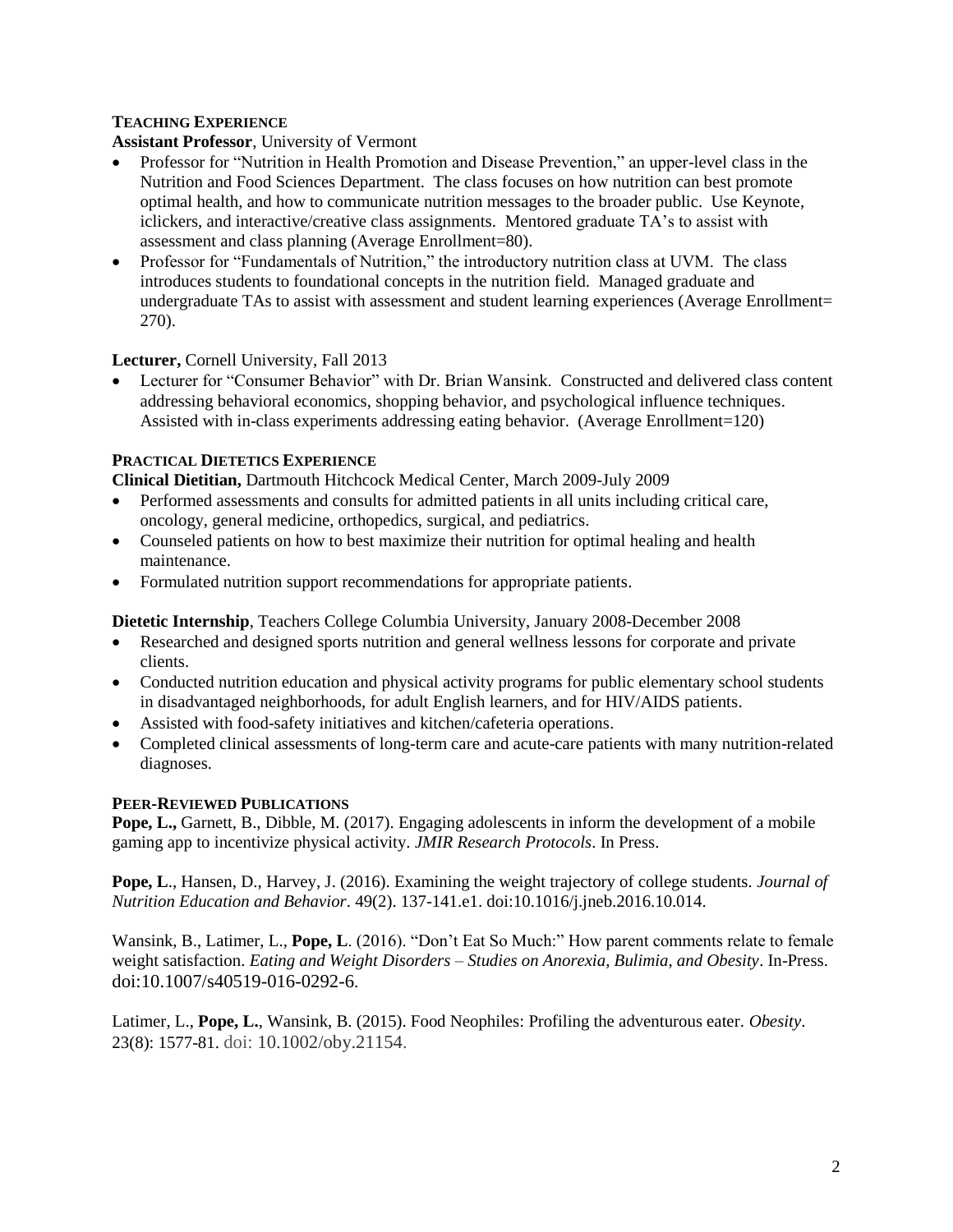**Pope, L.**, Latimer, L., Wansink, B. (2015). Viewers vs. Doers: The relationship between watching food television and BMI. *Appetite*, *90*. 131-135. doi:10.1016/j.appet.2015.02.035

Wansink, B., **Pope, L.** (2015). When do gain-framed health messages work better than fear appeals? *Nutrition Reviews*. *73*(1). 4-11. doi: h10.1093/nutrit/nuu010.

**Pope, L.**, Harvey, J. (2015). The impact of incentives on intrinsic and extrinsic motives for fitness-center attendance in college first-year students. *American Journal of Health Promotion*, *29*(3). 192-9. doi: 10.4278/ajhp.140408-QUAN-135.

**Pope, L.**, Hanks, A.S., Just, D., Wansink, B. (2014). New Year's Res-Illusions: Food shopping in the New Year competes with healthy intentions. *PLOS ONE*. *9*(2). doi: 10.1371/journal.pone.0110561.

**Pope, L.**, Harvey, J. (2014). The efficacy of incentives to motivate continued fitness-center attendance in college first-year students: A randomized controlled trial. *Journal of American College Health 62*(2), 81- 90. doi: 10.1080/07448481.2013.847840.

**Pope, L**., Harvey-Berino, J. (2013). Burn and Earn: A randomized controlled trial incentivizing exercise during fall semester for college first-year students. *Preventive Medicine, 56*(3-4), 197-201. doi: 10/1016/j.ypmed.2012.12.020.

Dunn-Carver, M., **Pope, L**., Dana, G., Dorwaldt, A., Flynn, B., Bunn, J., & Harvey-Berino, J. (2013). Evaluation of a teacher-led physical activity curriculum to increase preschooler physical activity. *Open Journal of Preventive Medicine, 3(1)*, 141-147. doi: 10.4236/ojpm.2013.31018.

Harvey-Berino, J., **Pope, L**., Casey Gold, B., Leonard, H., & Belliveau, C. (2012). Undergrad and overweight: an online behavioral weight management program for college students. *Journal of Nutrition Education and Behavior, 44(6)*, 604-608. doi: 10.1016/j.jneb.2012.04.016.

**Pope, L., & Wolf, R. (2012). The influence of labeling the vegetable content of snack food on children's** taste preferences: A pilot study. *Journal of Nutrition Education and Behavior, 44(2)*, 178-182. doi: 10.1016/j.jneb.2010.02.006.

**Pope, L**., Harvey-Berino, J., Savage, P., Bunn, J., Ludlow, M., Oldridge, N., & Ades, P. (2011). The impact of high-calorie-expenditure exercise on quality of life in older adults with Coronary Heart Disease. *Journal of Aging and Physical Activity, 19(2),* 99-116. doi: 10.1123/japa.19.2.99.

## **BOOK CHAPTERS**

Pope, L., Higgins, S., Epstein, L. (2017). "Behavioral Economics and Obesity," in *Eating Disorders and Obesity*. Ed. Brownell, K., and Walsh, T. The Guilford Press. New York, NY.

## **MANUSCRIPTS UNDER REVIEW**

**Pope, L.,** Roche, E., Morgan, C., Kolodinsky, J., (Under Review). Sampling tomorrow's lunch today: Examining the effect of sampling on school lunch participation. *Journal of Nutrition Education and Behavior.*

**Pope, L.,** Feinberg, H. (Under Review). Examining the Role of Willful Ignorance in Snack Consumption, a Randomized Trial. *Journal of the Academy of Nutrition and Dietetics*.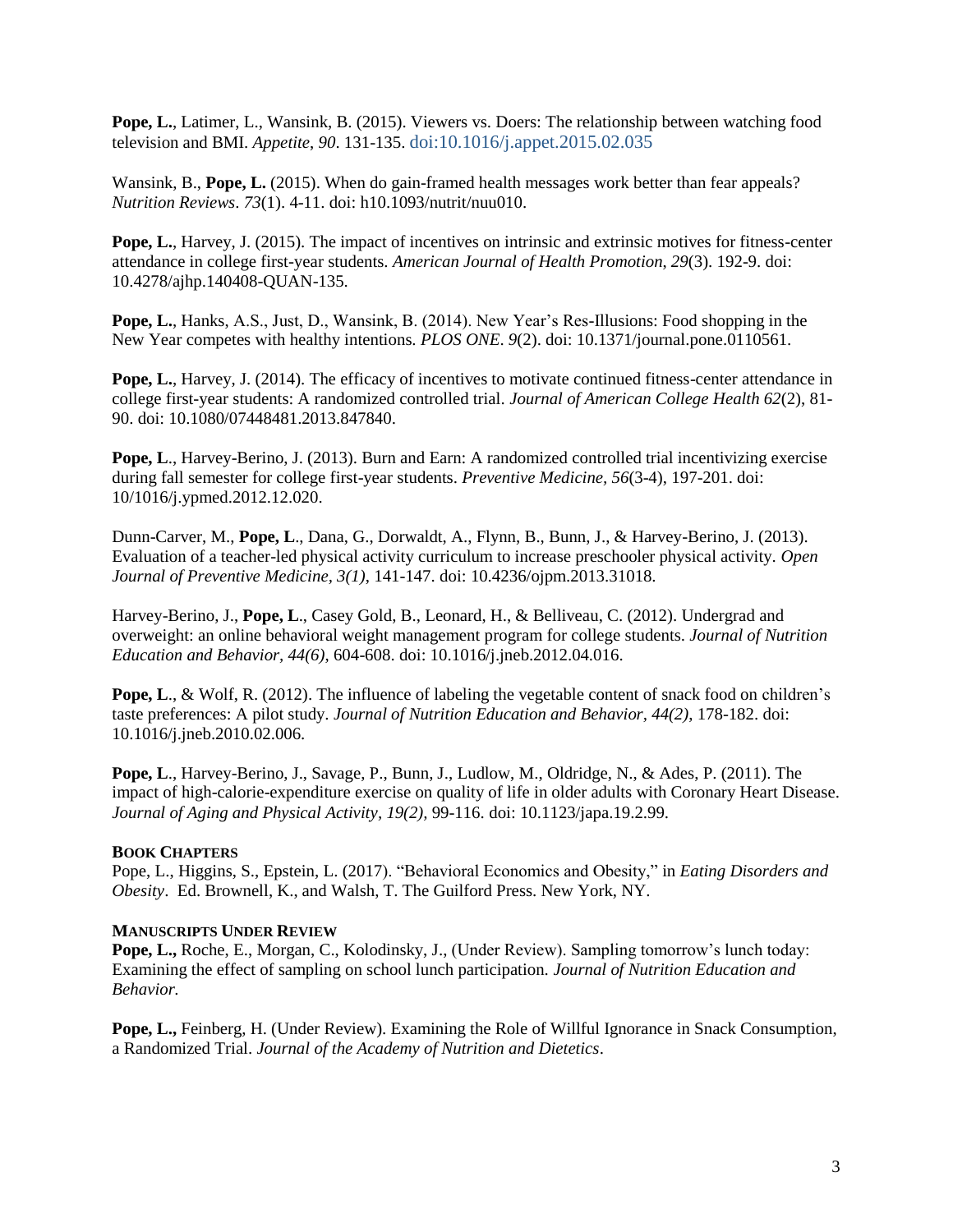#### **PEER-REVIEWED ABSTRACTS**

**Pope, L**., Hansen, D., Mower, L., Harvey, J. (2015). Fatter After Four Years: Examining the Weight Trajectory of College Students. *Obesity 2015, 33rd Annual Scientific Meeting*

Wansink, B., Smith, L.E., **Pope, L**. (2015). Which Health Messages Work Best? Experts Prefer Fear –or Loss-Related Messages, but the Public Follows Positive, Gain-Related Messages. *Journal of Nutrition Education and Behavior*. 47(4): S93.

**Pope, L.**, Hanks, A.S., Just, D., Wansink, B. (2014). New Year's Res-Illusions: Food shopping in the New Year competes with healthy intentions. *Experimental Biology.*

**Pope, L.**, Latimer, L., Wansink, B. (2014). Viewers vs. doers: how watching food television and cooking frequency relate to BMI. *Experimental Biology.*

Latimer, L., **Pope, L.**, Wansink, B. (2014). "Don't Eat So Much:" How parental comments about a girl's weight influence her as an adult. *Experimental Biology.*

Pope, L., Harvey-Berino, J. (2013). The efficacy of incentives to motivate continued fitness-center attendance in college first-year students: A randomized controlled trial. *Obesity 2013, 31st Annual Scientific Meeting.*

**Pope, L**., Harvey-Berino, J. (2013). Incentive provision and motives for exercise in college first-year students: A randomized controlled trial. *Obesity 2013, 31st Annual Scientific Meeting.*

**Pope, L**., Harvey-Berino, J. (2012). Burn and Earn: Incentivizing exercise in first-year college students. *Obesity 2012 30th Annual Scientific Meeting.*

**Pope, L**., Harvey-Berino, J. (2012). The association between delay discounting and exercise goal achievement in first-year college students. *International Society of Behavioral Nutrition and Physical Activity.*

**Pope, L**., Harvey-Berino, J., Savage, P., Bunn, J., Ludlow, M., Oldridge, N., & Ades, P. (2010). The impact of high-calorie-expenditure exercise and behavioral weight loss on quality of life and exercise enjoyment in older adults with Coronary Heart Disease. *International Society of Behavioral Nutrition and Physical Activity*.

**Pope, EF**, Wolf, RL. (2008). The effect of labeling the vegetable content of snack foods on children's taste preferences. *J Am Diet Assoc*. 108(suppl):A117.

#### **PEER-REVIEWED PAPERS PRESENTED**

**Pope, L**., Garnett, B., Dibble, M. (2016, November). Harnessing youth-voice to develop a mobile gaming app to incentivize physical activity among high school students utilizing principles of behavioral economics. Presented at the American Public Health Association's Annual Meeting, Denver, CO.

**Pope, L**., Harvey-Berino, J., Savage, P., Bunn, J., Ludlow, M., Oldridge, N., & Ades, P. (2010, June). The Impact of High-Calorie-Expenditure Exercise and Behavioral Weight Loss on Quality of Life and Exercise Enjoyment in Older Adults with Coronary Heart Disease. Poster presented at the International Society for Behavioral Nutrition and Physical Activity Annual Meeting, Minneapolis, MN.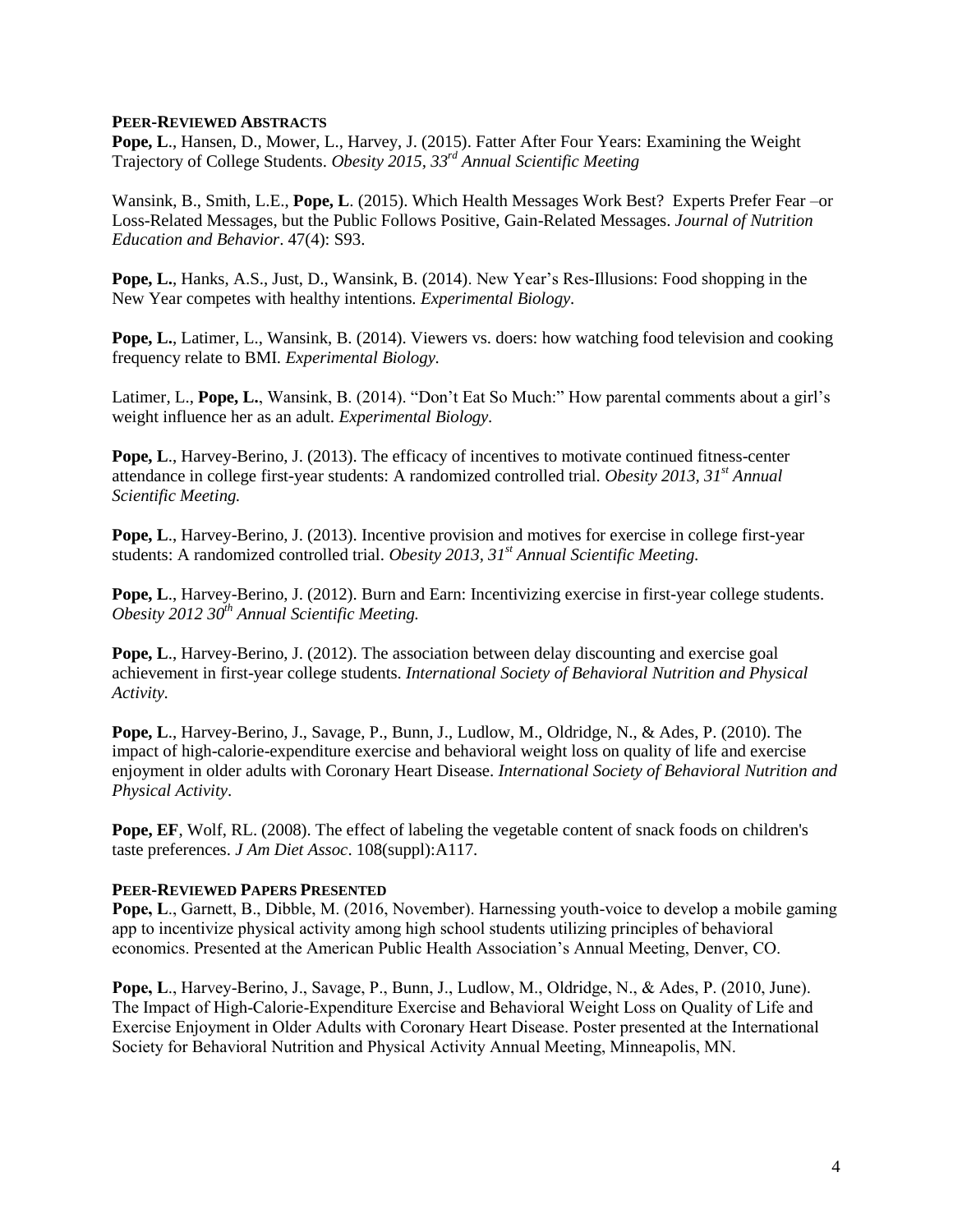#### **GRANTS**

PI: Hannaford Charitable Foundation. Motivating Healthy Behavior for Adolescents. 2017-2018. \$25,000.

PI: UNC-DUKE USDA BECR Center. Innovatively Using eCommerce to Promote Healthy Grocery Purchases. August 2017-July 2018. \$46,875. This project will examine how changing the default arrangement of an eCommerce grocery site impacts purchasing behavior.

Co-PI: USDA Hatch Act Funds. Incentivizing Physical Activity Using Gamification, A Pilot Study. 2015-2018. \$60,000.

PI: UVM Venture Funds. Incentivizing Physical Activity Using Gamification, A Pilot Study. 2016. \$45,000.

Co-PI: Cornell BEN Center Small Grants Program. Sampling Tomorrow's Lunch Entrée Today. 2015- 2016. \$31,173

Co-Investigator: USDA Hatch Act Funds. Burn and Earn: Incentivizing Physical Activity in College Freshmen. 2010-2012. \$34,900.

## **JOURNAL REVIEWER**

*Nutrition Reviews, 2017 Health Education & Behavior, 2016 PLOS ONE*, 2016 *American Journal of Preventive Medicine, 2016 Public Health Nutrition,* 2015 *Translational Issues in Psychology,* 2015 *Annals of Behavioral Medicine*, 2013

#### **INVITED PRESENTATIONS**

Gund Center Tea. Burlington, VT (March, 2017). Encouraging Healthier Decisions Using Behavioral Economics.

UVM Honors College Plenary. Burlington, VT (November, 2016). Explaining Our Rational Irrationality with Behavioral Economics and Beyoncé.

Vermont Academy of Nutrition and Dietetics Annual Meeting. Essex, VT (April, 2016). Why Did I Eat the Whole Thing? Using Behavioral Economics to Help Explain and Shift Our Health Care Decisions.

Shelburne Bay Residence Lecture Series. Shelburne, VT (April, 2016). Understanding Our Irrationality to Improve Our Health Decisions.

UVM Foundation Ira Allen Lecture Series. New York, NY (March, 2016). Why Did I Eat the Whole Thing? Understanding Our Health Decisions Through Behavioral Economics.

Marathon Health. Winooski, VT (March, 2016). Behavioral Economics: The Science of Irrational Decision Making.

UVM Rubenstein School Spring Seminar Series on "Human Behavior and Sustainability." Burlington, VT (April, 2015). No Thought For Food: Behavioral Economics and the Subconscious Influences On Our Health Decisions.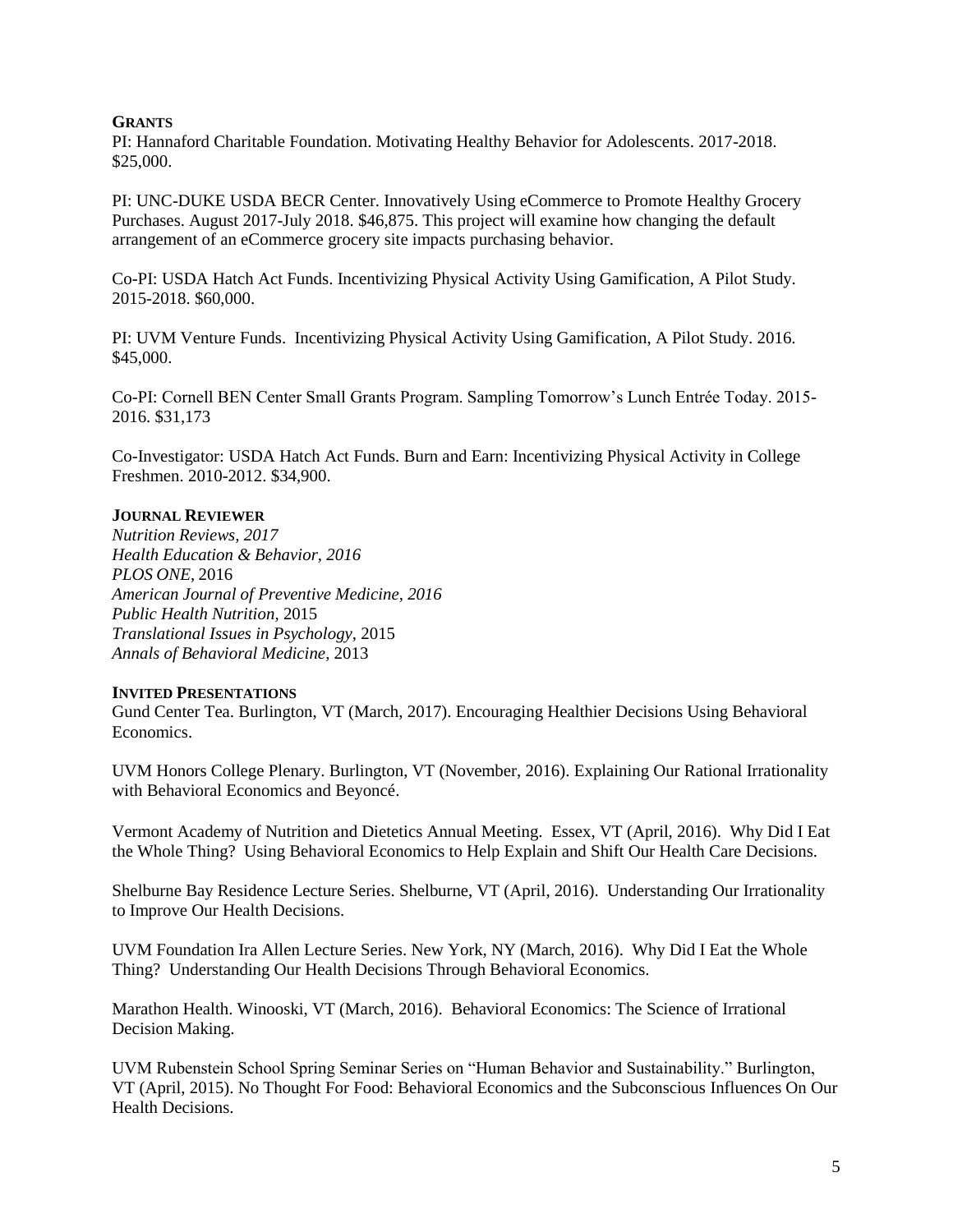Burlington Healthcare Innovators Show & Tell Meetup, Burlington, VT (March, 2015). Using Technology for Nutrition and Physical Activity Research.

Vermont Center on Behavior and Health 2<sup>nd</sup> Annual Conference on Behavior Change, Health, and Health Disparities, Burlington, VT (October, 2014). Leveraging Choice Architecture in Promoting Healthy Food Choices.

Vermont Department of Health Grand Rounds, Burlington, VT (December, 2013). Behavioral Economics and Health Behaviors.

Ithaca College Staff Wellness Program, Ithaca, NY (December 2013). Mindlessly Eating Better.

Vermont School Boards Insurance Trust, Vermont Education Health Initiative Summer Conference, Stowe, VT (June, 2012). Willpower. What Is It? How Can I Get More?

Boston Hemophilia Center Fall Family Education Program, Boston, MA. (October, 2011). "Less Fat = Less Factor" Practical Tips for Healthier Eating.

Hemophilia Practitioners Region I Annual Meeting, Essex, VT (May 2011). Practical Approaches to Obesity in Patients with Hemophilia.

#### **POPULAR PRESS COVERAGE**

"Viewers vs. Doers. The relationship between watching food television and BMI" was featured on NPR, the Today Show, the Washington Post, Cooking Light, and a variety of other publications in March 2015.

"New Year's Res-Illusions: Food shopping in the New Year competes with healthy intentions" was widely covered in many press outlets including the NYTimes, NPR Salt blog, the LA Times, VPR, Today, Yahoo Health, and Men's Health Magazine in January 2015.

Burn and Earn was cited in the *New York Times Magazine* on January 19, 2014 in an article titled, "Shoring Up Those Fitness Resolutions" by Gretchen Reynolds.

The *Journal of Nutrition Education and Behavior* press released "The influence of labeling the vegetable content of snack food on children's taste preferences: A pilot study" as "Should we play hide-and-go-seek with our children's vegetables?" in March 2012. Received coverage by various news outlets and blogs including NPR, Jezebel, Medical News Today, and dailyRx.

#### **ADDITIONAL PROFESSIONAL TRAINING**

**Sustainability Faculty Fellow,** University of Vermont, 2014-2015 cohort

- Chosen to be part of a faculty cohort discussing and operationalizing sustainability.
- Attended workshops and two-day institute discussing the meaning of sustainability and how the principles can be integrated into one's classroom activities.

#### **Post-Doctoral Leadership Program**, Cornell University, 2013-present

- Chosen to participate in program aimed at developing leadership skills for academia.
- Program provided a forum to discuss and develop leadership skills related to team building, group dynamics, problem solving, cultural fluency, conflict resolution, facilitation of change, and understanding your personal leadership style.